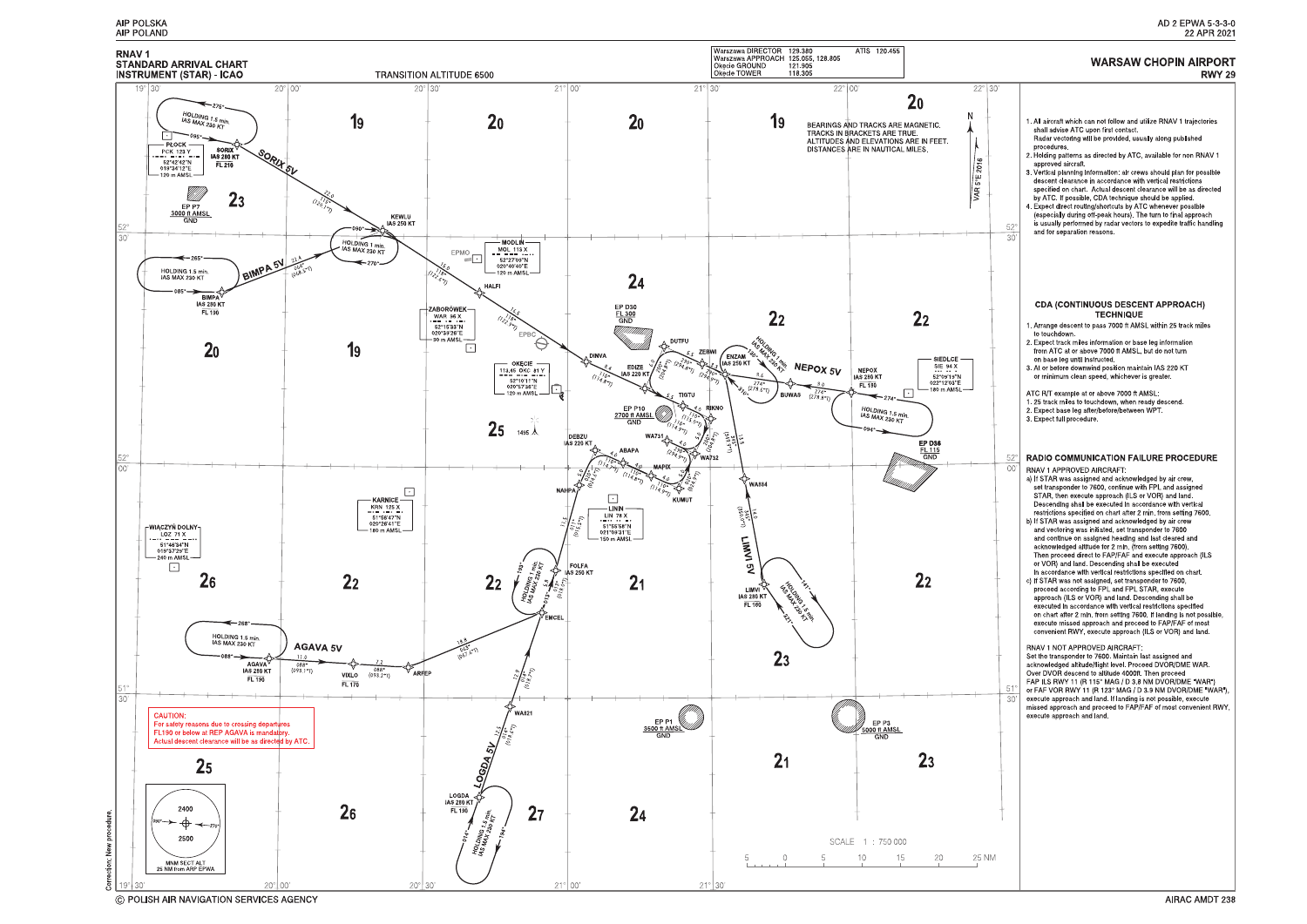### **RNAV 1 STANDARD ARRIVAL CHART INSTRUMENT (STAR) - ICAO**

### **WARSAW CHOPIN AIRPORT RWY 29**

**BIMPA 5V**

| <b>SEQUENCE</b><br><b>NUMBER</b> | <b>PATH</b><br><b>TERMINATOR</b> | <b>WAYPOINT</b><br><b>IDENTIFIER</b> | <b>COURSE / TRACK</b><br>$^{\circ}$ M ( $^{\circ}$ T) | <b>DISTANCE</b><br>(NM) | <b>ALTITUDE</b>          | <b>SPEED</b><br>(kt) | <b>NAV SPEC</b>   |
|----------------------------------|----------------------------------|--------------------------------------|-------------------------------------------------------|-------------------------|--------------------------|----------------------|-------------------|
| 001                              | IF                               | <b>BIMPA</b>                         |                                                       |                         | -FL190                   | $-280$               | RNAV <sub>1</sub> |
| 002                              | TF                               | <b>KEWLU</b>                         | 064 (068.5)                                           | 22.44                   | $\blacksquare$           | $-250$               | RNAV <sub>1</sub> |
| 003                              | TF                               | <b>HALFI</b>                         | 118 (122.6)                                           | 15.00                   | $\overline{\phantom{a}}$ |                      | RNAV <sub>1</sub> |
| 004                              | TF                               | <b>DINVA</b>                         | 118 (122.9)                                           | 16.53                   |                          |                      | RNAV <sub>1</sub> |
| 005                              | TF                               | <b>EDIZE</b>                         | 110 (114.8)                                           | 8.40                    |                          | $-220$               | RNAV <sub>1</sub> |
| 006                              | TF                               | <b>TIGTU</b>                         | 110 (114.9)                                           | 5.45                    |                          |                      | RNAV <sub>1</sub> |
| 007                              | TF                               | <b>RIKNO</b>                         | 110 (115.0)                                           | 4.00                    | ٠                        |                      | RNAV <sub>1</sub> |
| 008                              | <b>TF</b>                        | <b>WA732</b>                         | 200 (204.8)                                           | 5.00                    | ٠                        | ٠                    | RNAV <sub>1</sub> |
| 009                              | TF                               | <b>WA731</b>                         | 290 (294.9)                                           | 4.00                    | $\overline{\phantom{a}}$ | ٠                    | RNAV <sub>1</sub> |

## **SORIX 5V**

| <b>SEQUENCE</b><br><b>NUMBER</b> | <b>PATH</b><br><b>TERMINATOR</b> | <b>WAYPOINT</b><br><b>IDENTIFIER</b> | <b>COURSE / TRACK</b><br>$^{\circ}$ M $^{\circ}$ T) | <b>DISTANCE</b><br>(NM) | <b>ALTITUDE</b>          | <b>SPEED</b><br>(kt) | <b>NAV SPEC</b>   |
|----------------------------------|----------------------------------|--------------------------------------|-----------------------------------------------------|-------------------------|--------------------------|----------------------|-------------------|
| 001                              | IF                               | <b>SORIX</b>                         |                                                     |                         | $-FL210$                 | $-280$               | RNAV <sub>1</sub> |
| 002                              | TF                               | <b>KEWLU</b>                         | 115 (120.1)                                         | 22.04                   | ٠                        | $-250$               | RNAV <sub>1</sub> |
| 003                              | TF                               | <b>HALFI</b>                         | 118 (122.6)                                         | 15.00                   |                          |                      | RNAV <sub>1</sub> |
| 004                              | TF                               | <b>DINVA</b>                         | 118 (122.9)                                         | 16.53                   | ٠                        |                      | RNAV <sub>1</sub> |
| 005                              | TF                               | <b>EDIZE</b>                         | 110 (114.8)                                         | 8.40                    | ٠                        | $-220$               | RNAV <sub>1</sub> |
| 006                              | TF                               | <b>TIGTU</b>                         | 110 (114.9)                                         | 5.45                    | $\overline{\phantom{a}}$ | ٠                    | RNAV <sub>1</sub> |
| 007                              | TF                               | <b>RIKNO</b>                         | 110 (115.0)                                         | 4.00                    | ٠                        |                      | RNAV <sub>1</sub> |
| 008                              | TF                               | <b>WA732</b>                         | 200 (204.8)                                         | 5.00                    | $\blacksquare$           |                      | RNAV <sub>1</sub> |
| 009                              | TF                               | <b>WA731</b>                         | 290 (294.9)                                         | 4.00                    | ٠                        |                      | RNAV <sub>1</sub> |

### **NEPOX 5V**

| <b>SEQUENCE</b><br><b>NUMBER</b> | <b>PATH</b><br><b>TERMINATOR</b> | <b>WAYPOINT</b><br><b>IDENTIFIER</b> | <b>COURSE / TRACK</b><br>$^{\circ}$ M ( $^{\circ}$ T) | <b>DISTANCE</b><br>(NM) | <b>ALTITUDE</b>              | <b>SPEED</b><br>(kt)     | <b>NAV SPEC</b>   |
|----------------------------------|----------------------------------|--------------------------------------|-------------------------------------------------------|-------------------------|------------------------------|--------------------------|-------------------|
| 001                              | IF                               | <b>NEPOX</b>                         | $\overline{\phantom{0}}$                              | $\blacksquare$          | $-FL180$                     | $-280$                   | RNAV <sub>1</sub> |
| 002                              | TF                               | <b>BUWAS</b>                         | 274 (278.8)                                           | 8.00                    |                              |                          | RNAV <sub>1</sub> |
| 003                              | TF                               | <b>ENZAM</b>                         | 274 (278.6)                                           | 8.61                    | ٠                            | $-250$                   | RNAV <sub>1</sub> |
| 004                              | TF                               | <b>ZEBWI</b>                         | 290 (294.9)                                           | 3.27                    | ۰                            | ۰                        | RNAV <sub>1</sub> |
| 005                              | TF                               | <b>DUTFU</b>                         | 290 (294.8)                                           | 5.46                    | ۰                            | ٠                        | RNAV <sub>1</sub> |
| 006                              | TF                               | <b>EDIZE</b>                         | 200 (204.8)                                           | 6.03                    | ٠                            | $-220$                   | RNAV <sub>1</sub> |
| 007                              | TF                               | <b>TIGTU</b>                         | 110 (114.9)                                           | 5.45                    | ٠                            | $\overline{\phantom{0}}$ | RNAV <sub>1</sub> |
| 008                              | TF                               | <b>RIKNO</b>                         | 110 (115.0)                                           | 4.00                    | ۰                            | ٠                        | RNAV <sub>1</sub> |
| 009                              | TF                               | <b>WA732</b>                         | 200 (204.8)                                           | 5.00                    | ۰                            | $\overline{\phantom{0}}$ | RNAV <sub>1</sub> |
| 010                              | TF                               | <b>WA731</b>                         | 290 (294.9)                                           | 4.00                    | $\qquad \qquad \blacksquare$ | $\overline{\phantom{0}}$ | RNAV <sub>1</sub> |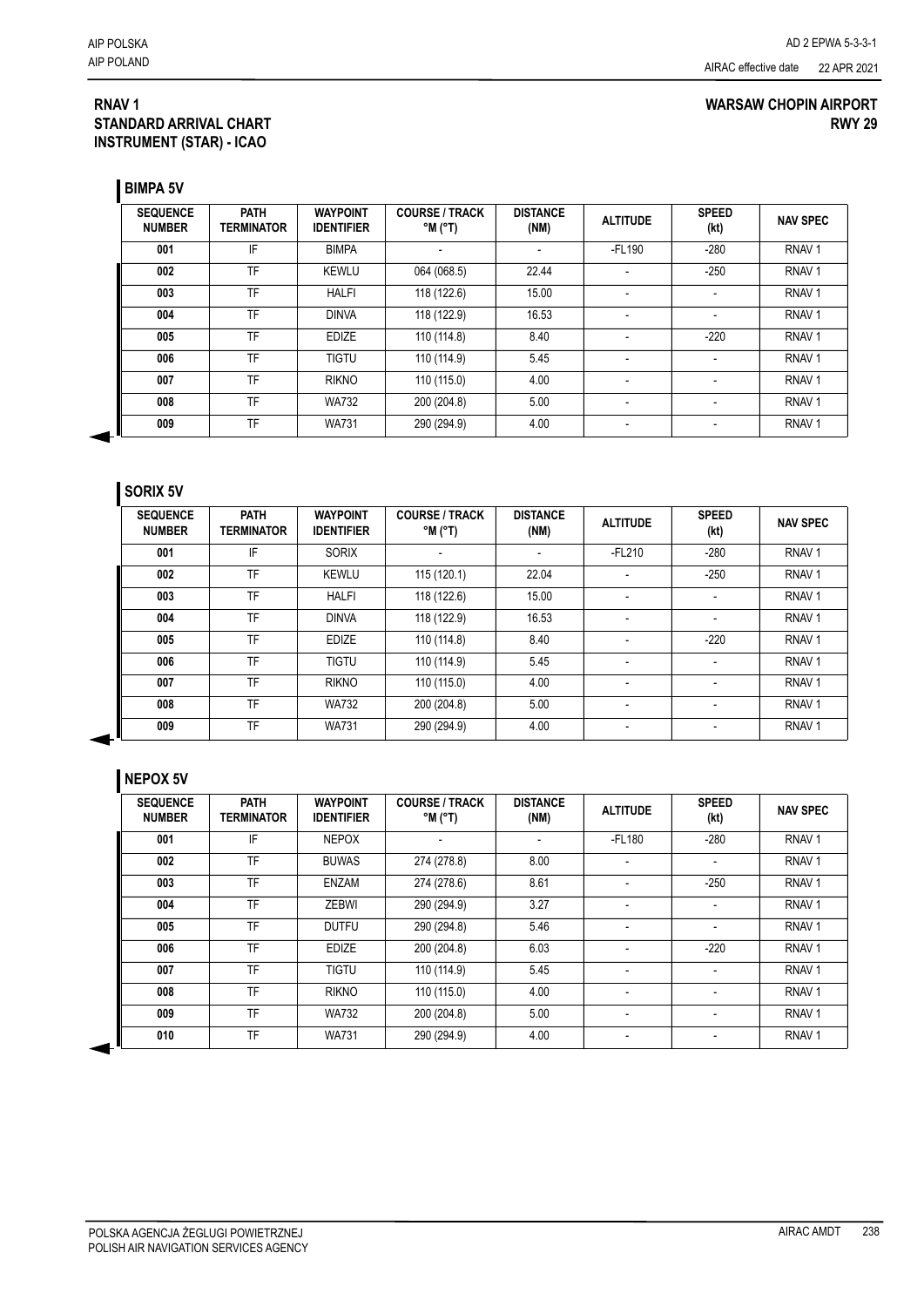## **LIMVI 5V**

| <b>SEQUENCE</b><br><b>NUMBER</b> | <b>PATH</b><br><b>TERMINATOR</b> | <b>WAYPOINT</b><br><b>IDENTIFIER</b> | <b>COURSE / TRACK</b><br>$^{\circ}$ M ( $^{\circ}$ T) | <b>DISTANCE</b><br>(NM) | <b>ALTITUDE</b>          | <b>SPEED</b><br>(kt) | <b>NAV SPEC</b>   |
|----------------------------------|----------------------------------|--------------------------------------|-------------------------------------------------------|-------------------------|--------------------------|----------------------|-------------------|
| 001                              | IF                               | LIMVI                                |                                                       |                         | $-FL160$                 | $-280$               | RNAV <sub>1</sub> |
| 002                              | TF                               | <b>WA884</b>                         | 345 (350.0)                                           | 14.00                   |                          |                      | RNAV <sub>1</sub> |
| 003                              | TF                               | ENZAM                                | 345 (349.9)                                           | 13.84                   |                          | $-250$               | RNAV <sub>1</sub> |
| 004                              | TF                               | <b>ZEBWI</b>                         | 290 (294.9)                                           | 3.27                    |                          |                      | RNAV <sub>1</sub> |
| 005                              | TF                               | <b>DUTFU</b>                         | 290 (294.8)                                           | 5.46                    | $\overline{\phantom{a}}$ | $\blacksquare$       | RNAV <sub>1</sub> |
| 006                              | TF                               | <b>EDIZE</b>                         | 200 (204.8)                                           | 6.03                    |                          | $-220$               | RNAV <sub>1</sub> |
| 007                              | TF                               | <b>TIGTU</b>                         | 110 (114.9)                                           | 5.45                    |                          |                      | RNAV <sub>1</sub> |
| 008                              | TF                               | <b>RIKNO</b>                         | 110 (115.0)                                           | 4.00                    |                          |                      | RNAV <sub>1</sub> |
| 009                              | TF                               | <b>WA732</b>                         | 200 (204.8)                                           | 5.00                    |                          |                      | RNAV <sub>1</sub> |
| 010                              | TF                               | <b>WA731</b>                         | 290 (294.9)                                           | 4.00                    |                          |                      | RNAV <sub>1</sub> |

## **LOGDA 5V**

| <b>SEQUENCE</b><br><b>NUMBER</b> | <b>PATH</b><br>TERMINATOR | <b>WAYPOINT</b><br><b>IDENTIFIER</b> | <b>COURSE / TRACK</b><br>$^{\circ}$ M $^{\circ}$ T) | <b>DISTANCE</b><br>(NM)  | <b>ALTITUDE</b>          | <b>SPEED</b><br>(kt)     | <b>NAV SPEC</b>   |
|----------------------------------|---------------------------|--------------------------------------|-----------------------------------------------------|--------------------------|--------------------------|--------------------------|-------------------|
| 001                              | IF                        | <b>LOGDA</b>                         | $\overline{\phantom{0}}$                            | $\overline{\phantom{a}}$ | -FL190                   | $-280$                   | RNAV <sub>1</sub> |
| 002                              | TF                        | <b>WA821</b>                         | 014 (018.6)                                         | 12.50                    | $\blacksquare$           | ۰                        | RNAV <sub>1</sub> |
| 003                              | <b>TF</b>                 | <b>EMCEL</b>                         | 014 (018.7)                                         | 12.92                    | $\overline{\phantom{a}}$ |                          | RNAV <sub>1</sub> |
| 004                              | <b>TF</b>                 | <b>FOLFA</b>                         | 013 (018.0)                                         | 5.78                     | $\blacksquare$           | $-250$                   | RNAV <sub>1</sub> |
| 005                              | TF                        | <b>NAHPA</b>                         | 011 (015.5)                                         | 11.54                    | $\blacksquare$           | $\overline{\phantom{a}}$ | RNAV <sub>1</sub> |
| 006                              | TF                        | <b>DEBZU</b>                         | 020 (024.6)                                         | 5.00                     | $\overline{\phantom{a}}$ | $-220$                   | RNAV <sub>1</sub> |
| 007                              | <b>TF</b>                 | ABAPA                                | 110 (114.7)                                         | 4.00                     | $\overline{\phantom{a}}$ |                          | RNAV <sub>1</sub> |
| 008                              | <b>TF</b>                 | <b>MAPIX</b>                         | 110 (114.8)                                         | 4.00                     | $\overline{\phantom{a}}$ | $\overline{a}$           | RNAV <sub>1</sub> |
| 009                              | TF                        | <b>KUMUT</b>                         | 110 (114.9)                                         | 4.00                     | $\overline{\phantom{a}}$ | $\overline{\phantom{a}}$ | RNAV <sub>1</sub> |
| 010                              | TF                        | <b>WA732</b>                         | 020 (024.9)                                         | 5.00                     | $\blacksquare$           |                          | RNAV <sub>1</sub> |
| 011                              | <b>TF</b>                 | <b>WA731</b>                         | 290 (294.9)                                         | 4.00                     | $\overline{\phantom{a}}$ |                          | RNAV <sub>1</sub> |

# **AGAVA 5V**

| <b>SEQUENCE</b><br><b>NUMBER</b> | <b>PATH</b><br><b>TERMINATOR</b> | <b>WAYPOINT</b><br><b>IDENTIFIER</b> | <b>COURSE / TRACK</b><br>$^{\circ}$ M $^{\circ}$ T) | <b>DISTANCE</b><br>(NM)  | <b>ALTITUDE</b>          | <b>SPEED</b><br>(kt)     | <b>NAV SPEC</b>   |
|----------------------------------|----------------------------------|--------------------------------------|-----------------------------------------------------|--------------------------|--------------------------|--------------------------|-------------------|
| 001                              | IF                               | AGAVA                                | $\overline{\phantom{a}}$                            | $\overline{\phantom{a}}$ | -FL190                   | $-280$                   | RNAV <sub>1</sub> |
| 002                              | <b>TF</b>                        | <b>VIXLO</b>                         | 088 (093.1)                                         | 10.98                    | -FL170                   |                          | RNAV <sub>1</sub> |
| 003                              | <b>TF</b>                        | <b>ARFEP</b>                         | 088 (093.2)                                         | 7.18                     | $\overline{\phantom{0}}$ |                          | RNAV <sub>1</sub> |
| 004                              | <b>TF</b>                        | <b>EMCEL</b>                         | 063 (067.6)                                         | 18.80                    |                          |                          | RNAV <sub>1</sub> |
| 005                              | <b>TF</b>                        | <b>FOLFA</b>                         | 013 (018.0)                                         | 5.78                     |                          | $-250$                   | RNAV <sub>1</sub> |
| 006                              | TF                               | <b>NAHPA</b>                         | 011 (015.5)                                         | 11.54                    | $\overline{\phantom{a}}$ | $\blacksquare$           | RNAV <sub>1</sub> |
| 007                              | TF                               | <b>DEBZU</b>                         | 020 (024.6)                                         | 5.00                     |                          | $-220$                   | RNAV <sub>1</sub> |
| 008                              | <b>TF</b>                        | <b>ABAPA</b>                         | 110 (114.7)                                         | 4.00                     | $\overline{\phantom{a}}$ |                          | RNAV <sub>1</sub> |
| 009                              | <b>TF</b>                        | <b>MAPIX</b>                         | 110 (114.8)                                         | 4.00                     | $\overline{\phantom{a}}$ |                          | RNAV <sub>1</sub> |
| 010                              | <b>TF</b>                        | <b>KUMUT</b>                         | 110 (114.9)                                         | 4.00                     | $\overline{\phantom{0}}$ |                          | RNAV <sub>1</sub> |
| 011                              | TF                               | <b>WA732</b>                         | 020 (024.9)                                         | 5.00                     | $\overline{\phantom{a}}$ | $\overline{\phantom{a}}$ | RNAV <sub>1</sub> |
| 012                              | TF                               | <b>WA731</b>                         | 290 (294.9)                                         | 4.00                     |                          |                          | RNAV <sub>1</sub> |